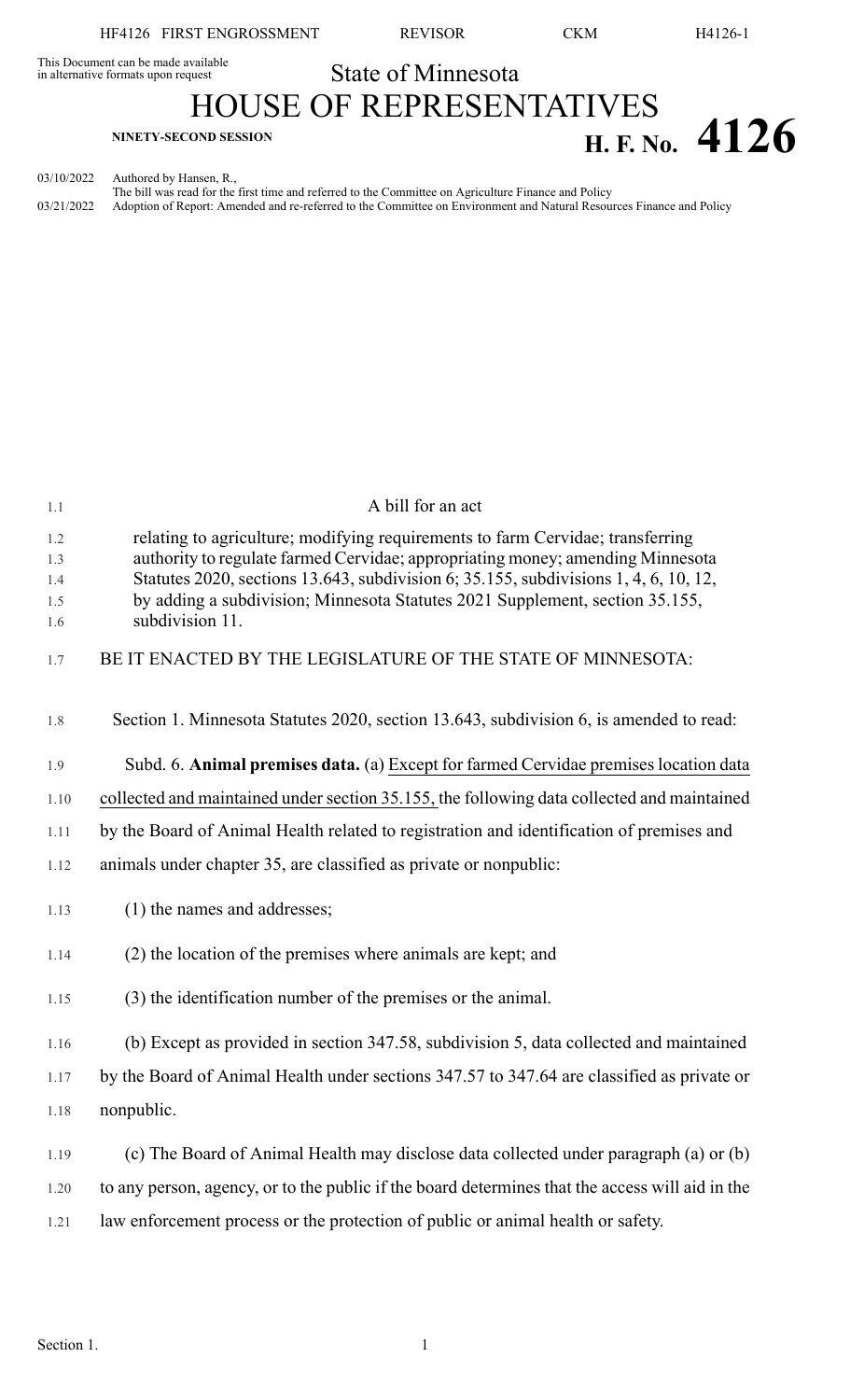2.1 Sec. 2. Minnesota Statutes 2020, section 35.155, subdivision 1, is amended to read: 2.2 Subdivision 1. **Running at large prohibited.** (a) An owner may not allow farmed 2.3 Cervidae to run at large. The owner must make all reasonable efforts to return escaped 2.4 farmed Cervidae to their enclosures as soon as possible. The owner must immediately notify 2.5 the commissioner of natural resources of the escape of farmed Cervidae if the farmed 2.6 Cervidae are not returned or captured by the owner within 24 hours of their escape. 2.7 (b) An owner is liable for expenses of another person in capturing, caring for, and 2.8 returning farmed Cervidae that have left their enclosures if the person capturing the farmed 2.9 Cervidae contacts the owner as soon as possible. 2.10 (c) If an owner is unwilling or unable to capture escaped farmed Cervidae, the 2.11 commissioner of natural resources may destroy the escaped farmed Cervidae. The 2.12 commissioner of natural resources must allow the owner to attempt to capture the escaped 2.13 farmed Cervidae prior to destroying the farmed Cervidae. Farmed Cervidae that are not 2.14 captured by 24 hours after escape may be destroyed. 2.15 (d) A hunter licensed by the commissioner of natural resources under chapter 97A may 2.16 kill and possess escaped farmed Cervidae in a lawful manner and is not liable to the owner 2.17 for the loss of the animal. 2.18 (e) Escaped farmed Cervidae killed by a hunter or destroyed by the commissioner of 2.19 natural resources must be tested for chronic wasting disease at the owner's expense. 2.20 (f) The owner is responsible for proper disposal, as determined by the board, of farmed 2.21 Cervidae that are killed or destroyed under this subdivision and test positive for chronic 2.22 wasting disease. 2.23 (g) An owner is liable for any additional costs associated with escaped farmed Cervidae 2.24 that are infected with chronic wasting disease, including the cost of additional surveillance 2.25 and capture caused by the escape. This paragraph may be enforced by the attorney general 2.26 on behalf of any state agency affected. 2.27 **EFFECTIVE DATE.** This section is effective September 1, 2022. 2.28 Sec. 3. Minnesota Statutes 2020, section 35.155, subdivision 4, is amended to read:

2.29 Subd. 4. **Fencing.** Farmed Cervidae must be confined in a manner designed to prevent 2.30 escape. Except as provided in subdivision 4a, all perimeter fences for farmed Cervidae must 2.31 be at least 96 inches in height and be constructed and maintained in a way that prevents the 2.32 escape of farmed Cervidae  $\Theta$ , entry into the premises by free-roaming Cervidae, and physical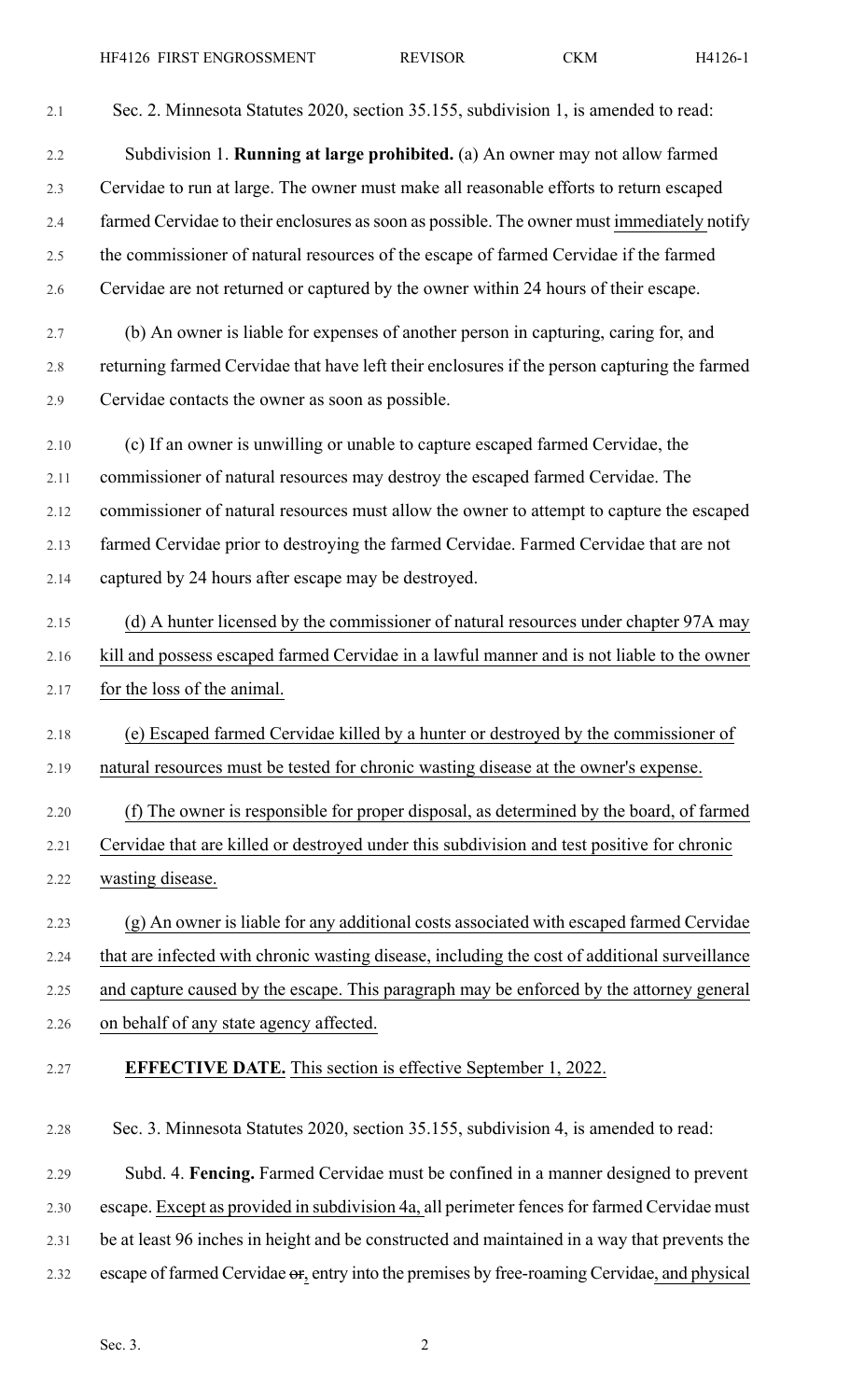3.1 contact between farmed Cervidae and free-roaming Cervidae. After July 1, 2019, All new 3.2 fencing installed and all fencing used to repair deficiencies must be high tensile. By 3.3 December 1, 2019, All entry areas for farmed Cervidae enclosure areas must have two 3.4 redundant gates, which must be maintained to prevent the escape of animals through an 3.5 open gate. If a fence deficiency allows entry or exit by farmed or wild Cervidae, the owner 3.6 must repair the deficiency within a reasonable time, as determined by the Board of Animal 3.7 Health, not to exceed 45 14 days. If a fence deficiency is detected during an inspection, the 3.8 facility must be reinspected at least once in the subsequent three months. The farmed 3.9 Cervidae owner must pay a reinspection fee equal to one-half the applicable annual inspection 3.10 fee under subdivision 7a for each reinspection related to a fence violation. If the facility 3.11 experiences more than one escape incident in any six-month period or fails to correct a 3.12 deficiency found during an inspection, the board may revoke the facility's registration and 3.13 order the owner to remove or destroy the animals as directed by the board. If the board 3.14 revokes a facility's registration, the commissioner of natural resources may seize and destroy 3.15 animals at the facility.

### 3.16 **EFFECTIVE DATE.** This section is effective September 1, 2023.

- 3.17 Sec. 4. Minnesota Statutes 2020, section 35.155, is amended by adding a subdivision to 3.18 read:
- 3.19 Subd. 4a. **Fencing; commercial herds.** In addition to the requirements in subdivision 3.20 4, commercially farmed white-tailed deer must be confined by two or more perimeter fences,
- 3.21 with each perimeter fence at least 120 inches in height.
- 3.22 **EFFECTIVE DATE.** This section is effective September 1, 2023.

3.23 Sec. 5. Minnesota Statutes 2020, section 35.155, subdivision 6, is amended to read:

3.24 Subd. 6. **Identification.** (a) Farmed Cervidae must be identified by means approved by

3.25 the Board of Animal Health. The identification must include a distinct number that has not

- 3.26 been used during the previous three years and must be visible to the naked eye during
- 3.27 daylight under normal conditions at a distance of 50 yards. Within 14 days of birth,
- 3.28 white-tailed deer must be identified before October 31 of the year in which the animal is
- 3.29 born, at the time of weaning, or before movement from the premises, whichever occurs first
- 3.30 with an ear tag that adheres to the National Uniform Ear-Tagging System (NUES) or the
- 3.31 Animal Identification Number (AIN) system. Elk and other cervids must be identified by
- 3.32 December 31 of the year in which the animal is born or before movement from the premises,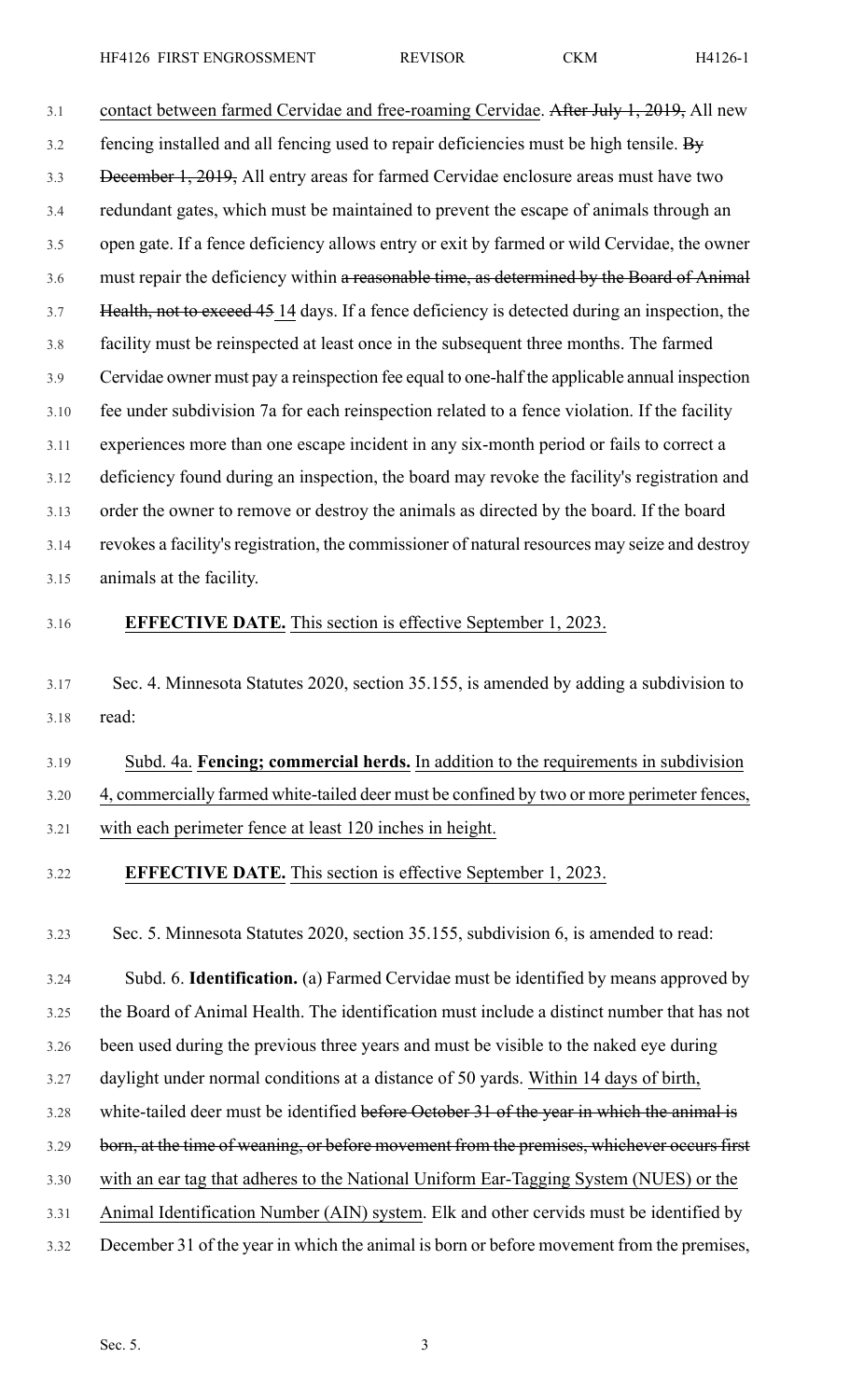4.1 whichever occurs first. As coordinated by the board, the commissioner of natural resources 4.2 may destroy any animal that is not identified as required under this subdivision.

4.3 (b) The Board of Animal Health shall register farmed Cervidae. The owner must submit 4.4 the registration request on forms provided by the board. The forms must include sales 4.5 receipts or other documentation of the origin of the Cervidae. The board must provide copies 4.6 of the registration information to the commissioner of natural resources upon request. The 4.7 owner must keep written records of the acquisition and disposition of registered farmed 4.8 Cervidae.

### 4.9 **EFFECTIVE DATE.** This section is effective September 1, 2023.

4.10 Sec. 6. Minnesota Statutes 2020, section 35.155, subdivision 10, is amended to read:

4.11 Subd. 10. **Mandatory registration.** (a) A person may not possess live Cervidae in 4.12 Minnesota unless the person is registered with the Board of Animal Health and meets all 4.13 the requirements for farmed Cervidae under this section. Cervidae possessed in violation 4.14 of this subdivision may be seized and destroyed by the commissioner of natural resources.

4.15 (b) A person whose registration isrevoked by the board isineligible for future registration 4.16 under this section unless the board determines that the person has undertaken measures that 4.17 make future escapes extremely unlikely.

4.18 (c) The board must not allow new registrations under this section for possessing

4.19 white-tailed deer. This paragraph does not prohibit a person holding a valid registration

4.20 under this subdivision from selling or transferring the person's registration to a family

4.21 member who resides in this state and is related to the person within the third degree of

4.22 kindred according to the rules of civil law. A valid registration may be sold or transferred

4.23 only once under this paragraph. Before the board approves a sale or transfer under this

4.24 paragraph, the board must verify that the herd is free from chronic wasting disease and the

4.25 person or eligible family member must pay a onetime transfer fee of \$500 to the board.

4.26 **EFFECTIVE DATE.** This section is effective the day following final enactment.

4.27 Sec. 7. Minnesota Statutes 2021 Supplement, section 35.155, subdivision 11, is amended 4.28 to read:

4.29 Subd. 11. **Mandatory surveillance for chronic wasting disease; depopulation.** (a) 4.30 An inventory for each farmed Cervidae herd must be verified by an accredited veterinarian 4.31 and filed with the Board of Animal Health every 12 months.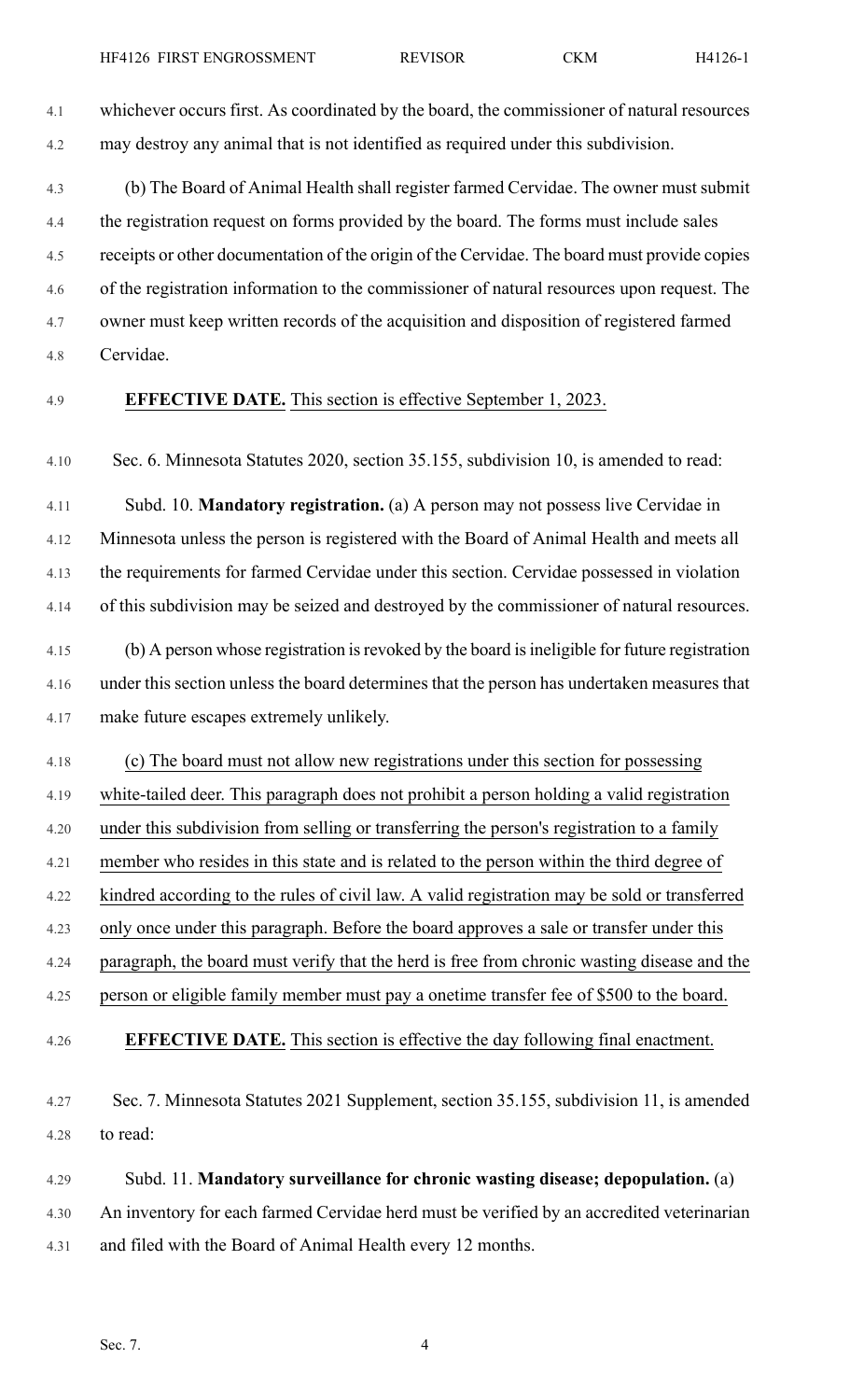| 5.1  | (b) Movement of farmed Cervidae from any premises to another location must be reported             |
|------|----------------------------------------------------------------------------------------------------|
| 5.2  | to the Board of Animal Health within 14 days of the movement on forms approved by the              |
| 5.3  | Board of Animal Health. A person must not move farmed white-tailed deer from any premises          |
| 5.4  | to another location.                                                                               |
| 5.5  | (c) All animals from farmed Cervidae herds that are over $\frac{12}{2}$ six months of age that die |
| 5.6  | or are slaughtered must be tested for chronic wasting disease.                                     |
| 5.7  | (d) The owner of a premises where chronic wasting disease is detected must:                        |
| 5.8  | (1) allow and cooperate with inspections of the premises as determined by the Board of             |
| 5.9  | Animal Health and Department of Natural Resources conservation officers and wildlife               |
| 5.10 | managers;                                                                                          |
| 5.11 | $(1)$ (2) depopulate the premises of Cervidae after the federal indemnification process            |
| 5.12 | has been completed or, if an indemnification application is not submitted, within a reasonable     |
| 5.13 | time determined by the board in consultation with the commissioner of natural resources            |
| 5.14 | 30 days;                                                                                           |
| 5.15 | $(2)$ (3) maintain the fencing required under subdivisions a and 4 a on the                        |
| 5.16 | premises for five ten years after the date of detection; and                                       |
| 5.17 | $(3)$ (4) post the fencing on the premises with biohazard signs as directed by the board.;         |
| 5.18 | (5) not raise farmed Cervidae on the premises for at least ten years;                              |
| 5.19 | (6) before any sale or transfer of the premises, test the soil for evidence of chronic wasting     |
| 5.20 | disease using a method approved by the board and report the results to the board; and              |
| 5.21 | (7) record with the county recorder or registrar of titles a notice, in the form required by       |
| 5.22 | the board, that includes the location and legal description of the premises, the date of           |
| 5.23 | detection, the date of depopulation, the landowner requirements under this paragraph, and          |
| 5.24 | any other information required by the board.                                                       |
| 5.25 | (e) An owner of farmed Cervidae that test positive for chronic wasting disease is                  |
| 5.26 | responsible for proper disposal of the animals, as determined by the board.                        |
| 5.27 | Sec. 8. Minnesota Statutes 2020, section 35.155, subdivision 12, is amended to read:               |
| 5.28 | Subd. 12. Importation. (a) A person must not import live Cervidae or Cervidae semen                |
| 5.29 | into the state from a herd that is:                                                                |
| 5.30 | (1) infected with or has been exposed to chronic wasting disease; or                               |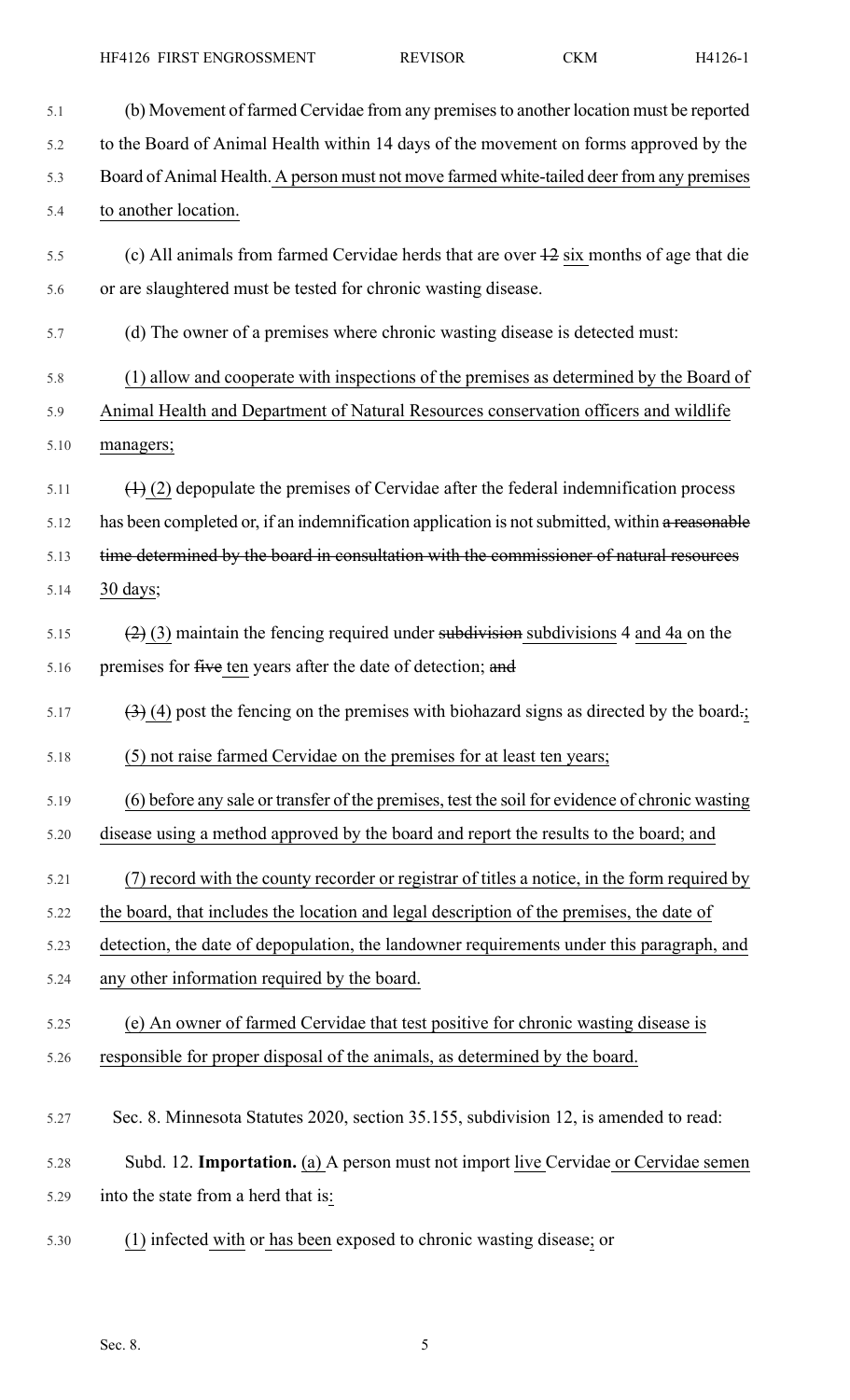| 6.1  | (2) from a known state or province where chronic wasting disease endemic area, as             |
|------|-----------------------------------------------------------------------------------------------|
| 6.2  | determined by the board is present in farmed or wild Cervidae populations.                    |
| 6.3  | (b) A person may import live Cervidae or Cervidae semen into the state only from a            |
| 6.4  | herd that:                                                                                    |
| 6.5  | $(1)$ is not in a known located in a state or province where chronic wasting disease endemies |
| 6.6  | area, as determined by the board, is present in farmed or wild Cervidae populations; and      |
| 6.7  | the herd                                                                                      |
| 6.8  | (2) has been subject to a state or provincial approved state- or provincial-approved          |
| 6.9  | chronic wasting disease monitoring program for at least three years.                          |
| 6.10 | (c) Cervidae or Cervidae semen imported in violation of this section may be seized and        |
| 6.11 | destroyed by the commissioner of natural resources.                                           |
| 6.12 | Sec. 9. WHITE-TAILED DEER TESTING REQUIRED; CHRONIC WASTING                                   |
|      |                                                                                               |
| 6.13 | DISEASE.                                                                                      |
| 6.14 | Subdivision 1. Live-animal testing. No later than October 1, 2022, an owner of farmed         |
| 6.15 | white-tailed deer registered with the Board of Animal Health under Minnesota Statutes,        |
| 6.16 | section 35.155, must have each farmed white-tailed deer tested for chronic wasting disease    |
| 6.17 | using a real-time quaking-induced conversion (RT-QuIC) test and report the results to the     |
| 6.18 | Board of Animal Health in the form required by the board. If a white-tailed deer tests        |
| 6.19 | positive, the owner must have the animal tested a second time using an RT-QuIC test.          |
| 6.20 | Subd. 2. Postmortem testing. If a farmed white-tailed deer tests positive twice under         |
| 6.21 | subdivision 1, the owner must have the animal destroyed and tested for chronic wasting        |
| 6.22 | disease using a postmortem test approved by the Board of Animal Health.                       |
| 6.23 | Subd. 3. Herd depopulation. If a farmed white-tailed deer tests positive for chronic          |
| 6.24 | wasting disease under subdivision 2, the owner must depopulate the premises of farmed         |
| 6.25 | Cervidae as required under Minnesota Statutes, section 35.155.                                |
| 6.26 | Sec. 10. TRANSFER OF DUTIES; FARMED CERVIDAE.                                                 |
|      |                                                                                               |
| 6.27 | (a) Except as provided in paragraph (b), the responsibilities for administering and           |
| 6.28 | enforcing the statutes and rules listed in clauses (1) and (2) are transferred pursuant to    |
| 6.29 | Minnesota Statutes, section 15.039, from the Board of Animal Health to the commissioner       |
| 6.30 | of natural resources:                                                                         |
| 6.31 | (1) Minnesota Statutes, sections 35.153 and 35.155; and                                       |